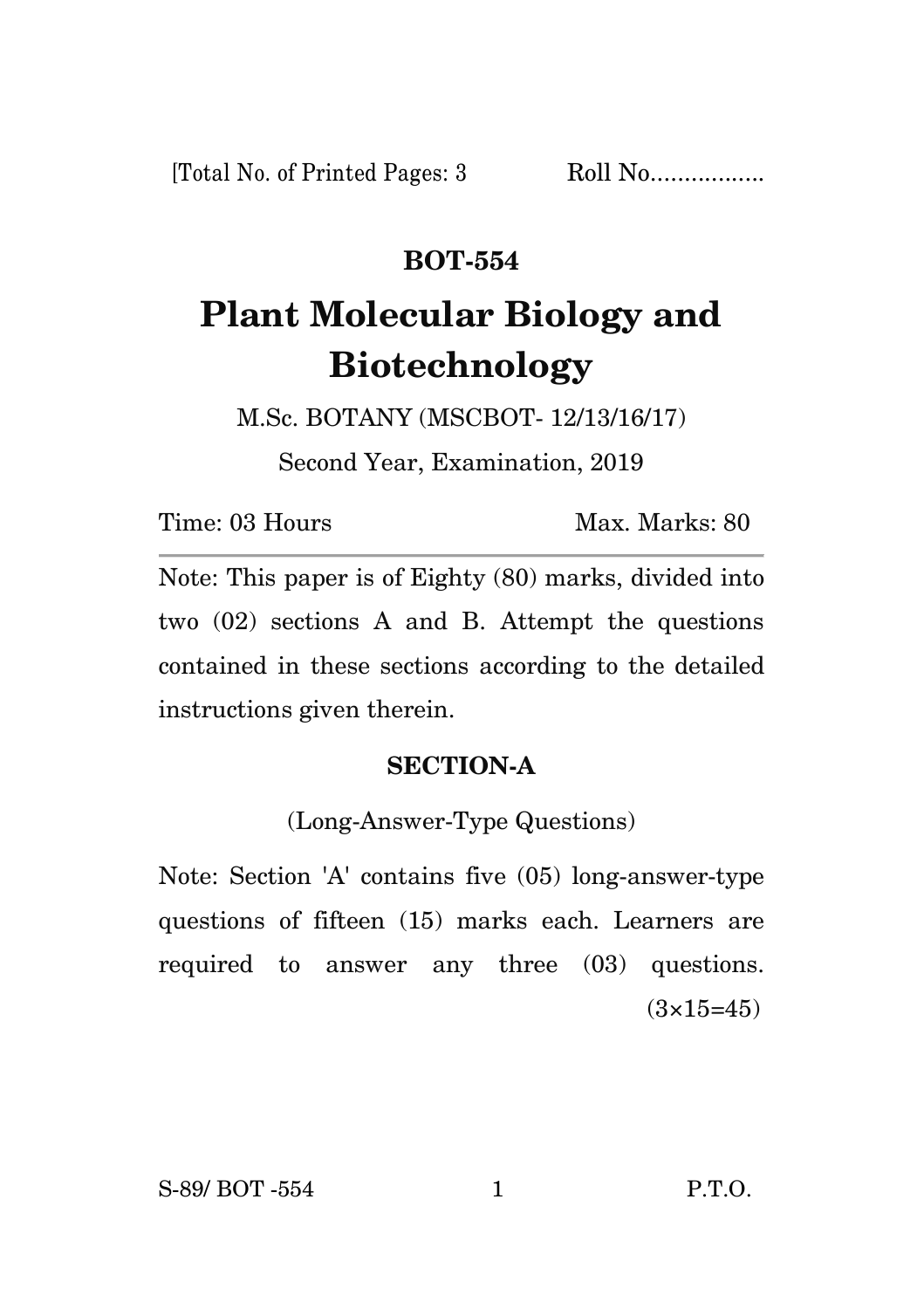- 1. Describe the different mechanisms known for regulation of gene activity at the post transcriptional level in eukaryotes.
- 2. Give a concise account of different kinds of vectors available for gene cloning. Discuss the use of plasmids for this purpose.
- 3. What is polymerase chain reaction and how can it be utilized for gene amplification?
- 4. Write a short account of Plant Tissue Culture. What are its applications?
- 5. What is a patent and how it can be obtained? Discuss.

## **SECTION-B**

(Short Answer Type Questions)

Note: Section 'B' contains eight (08) short-answer type questions of seven (07) marks each learners are required to answer any five (05) questions only.  $(5 \times 7 = 35)$ 

- 1. Exons and Introns
- 2. Lac Operon
- S-89/ BOT -554 2 P.T.O.